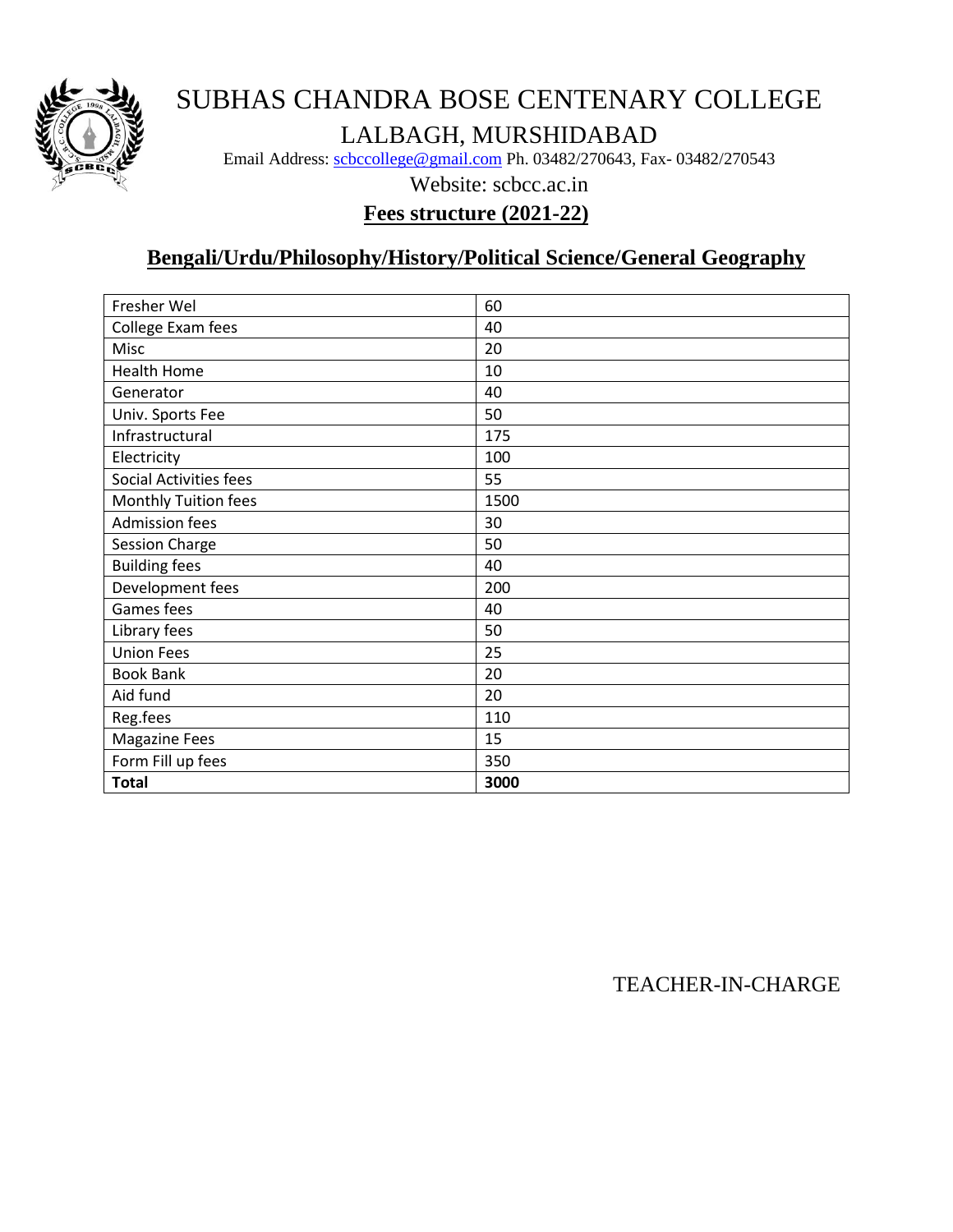# SUBHAS CHANDRA BOSE CENTENARY COLLEGE



## LALBAGH, MURSHIDABAD

Email Address: [scbccollege@gmail.com](mailto:scbccollege@gmail.com) Ph. 03482/270643, Fax- 03482/270543

Website: scbcc.ac.in

## **Geography Hons**

| Fresher Wel            | 60   |
|------------------------|------|
| College Exam fees      | 40   |
| Misc                   | 20   |
| <b>Health Home</b>     | 10   |
| Generator              | 40   |
| Univ. Sports Fee       | 50   |
| Infrastructural        | 625  |
| Electricity            | 100  |
| Social Activities fees | 55   |
| Monthly Tuition fees   | 2400 |
| <b>Admission fees</b>  | 30   |
| <b>Session Charge</b>  | 50   |
| <b>Building fees</b>   | 300  |
| Development fees       | 790  |
| Games fees             | 40   |
| Library fees           | 150  |
| Lab fees               | 1500 |
| <b>Union Fees</b>      | 25   |
| Reg.Fees               | 110  |
| <b>Book Bank</b>       | 20   |
| Aid fund               | 20   |
| <b>Magazine Fees</b>   | 15   |
| Form Fill up fees      | 550  |
| <b>Total</b>           | 7000 |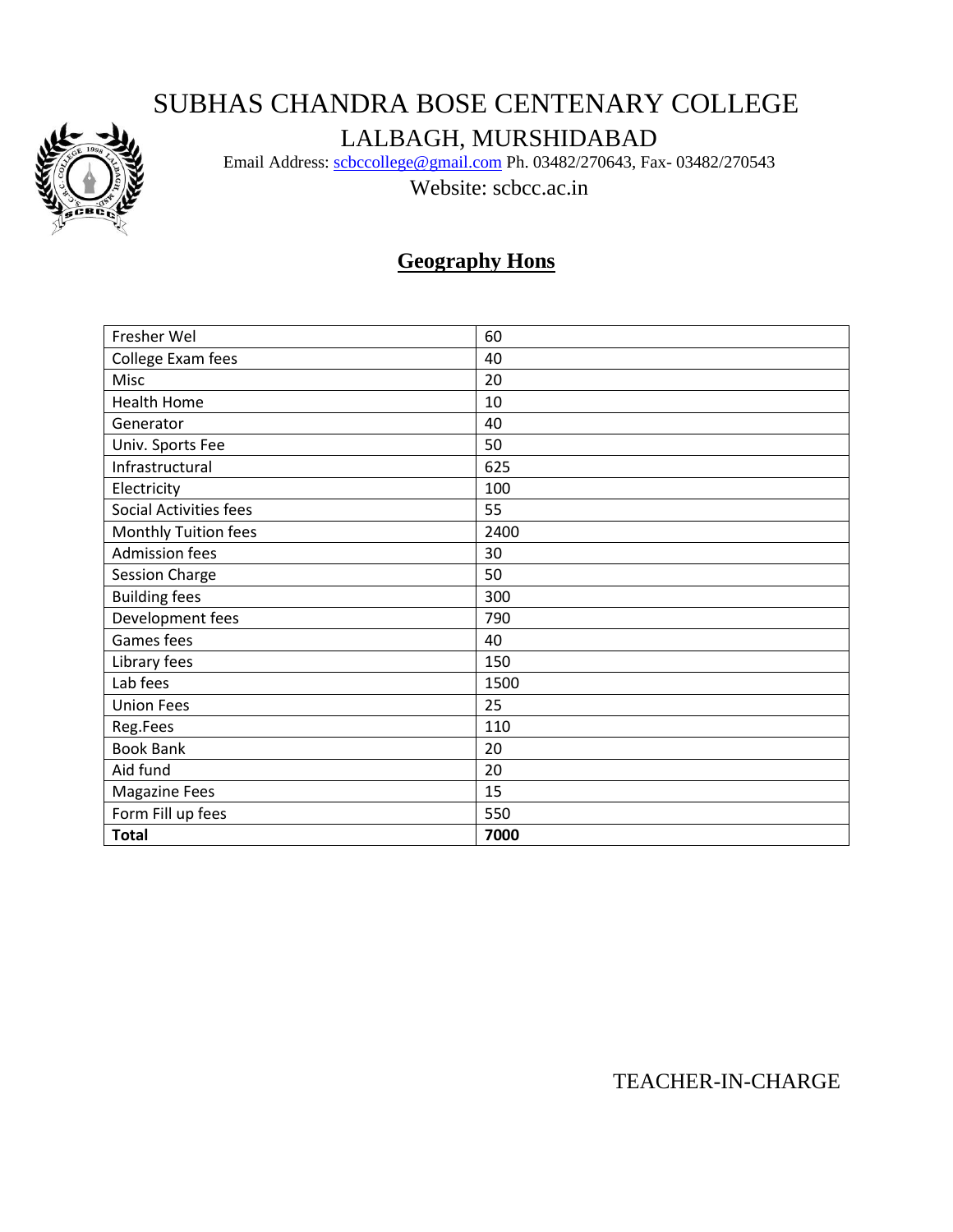# SUBHAS CHANDRA BOSE CENTENARY COLLEGE



LALBAGH, MURSHIDABAD

Email Address: [scbccollege@gmail.com](mailto:scbccollege@gmail.com) Ph. 03482/270643, Fax- 03482/270543

Website: scbcc.ac.in

### **ENGLISH/ SANSKRIT/ EDUCATION (HONS)**

| Fresher Wel                   | 60   |
|-------------------------------|------|
| College Exam fees             | 40   |
| Misc                          | 20   |
| <b>Health Home</b>            | 10   |
| Generator                     | 40   |
| Univ. Sports Fee              | 50   |
| Infrastructural               | 365  |
| Electricity                   | 100  |
| <b>Social Activities fees</b> | 55   |
| Monthly Tuition fees          | 1500 |
| <b>Admission fees</b>         | 30   |
| <b>Session Charge</b>         | 50   |
| <b>Building fees</b>          | 300  |
| Development fees              | 500  |
| Games fees                    | 40   |
| Library fees                  | 150  |
| <b>Union Fees</b>             | 25   |
| <b>Book Bank</b>              | 20   |
| Aid fund                      | 20   |
| Reg. fees                     | 110  |
| <b>Magazine Fees</b>          | 15   |
| Form Fill up fees             | 350  |
| <b>Total</b>                  | 3850 |